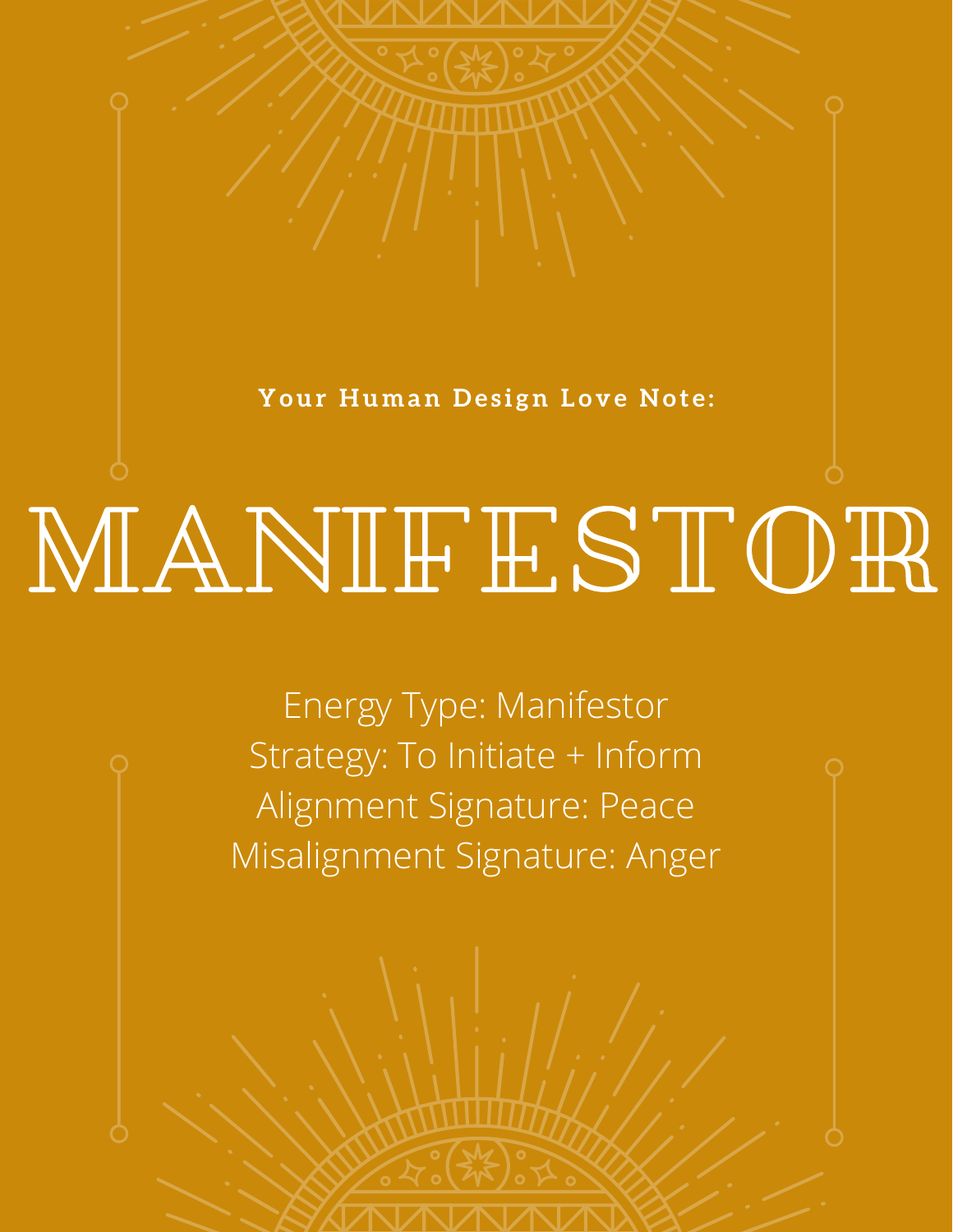

## DEAR MANIFESTOR,

Do you know how incredibly powerful you are? You have the qualities of royalty and leadership naturally!

You also have the energy to start a movement, to create, to express, and there is nothing standing in your way!

You may find that your energy comes in spontaneous pulses or bursts, and that is absolutely perfect for you! Don't try to fit yourself to anyone else's standards or schedule; create your own.

While you are incredible at starting things, you may find that it would be nice to surround yourself with support or a community that can carry your full vision forward. You don't have to do it all by yourself!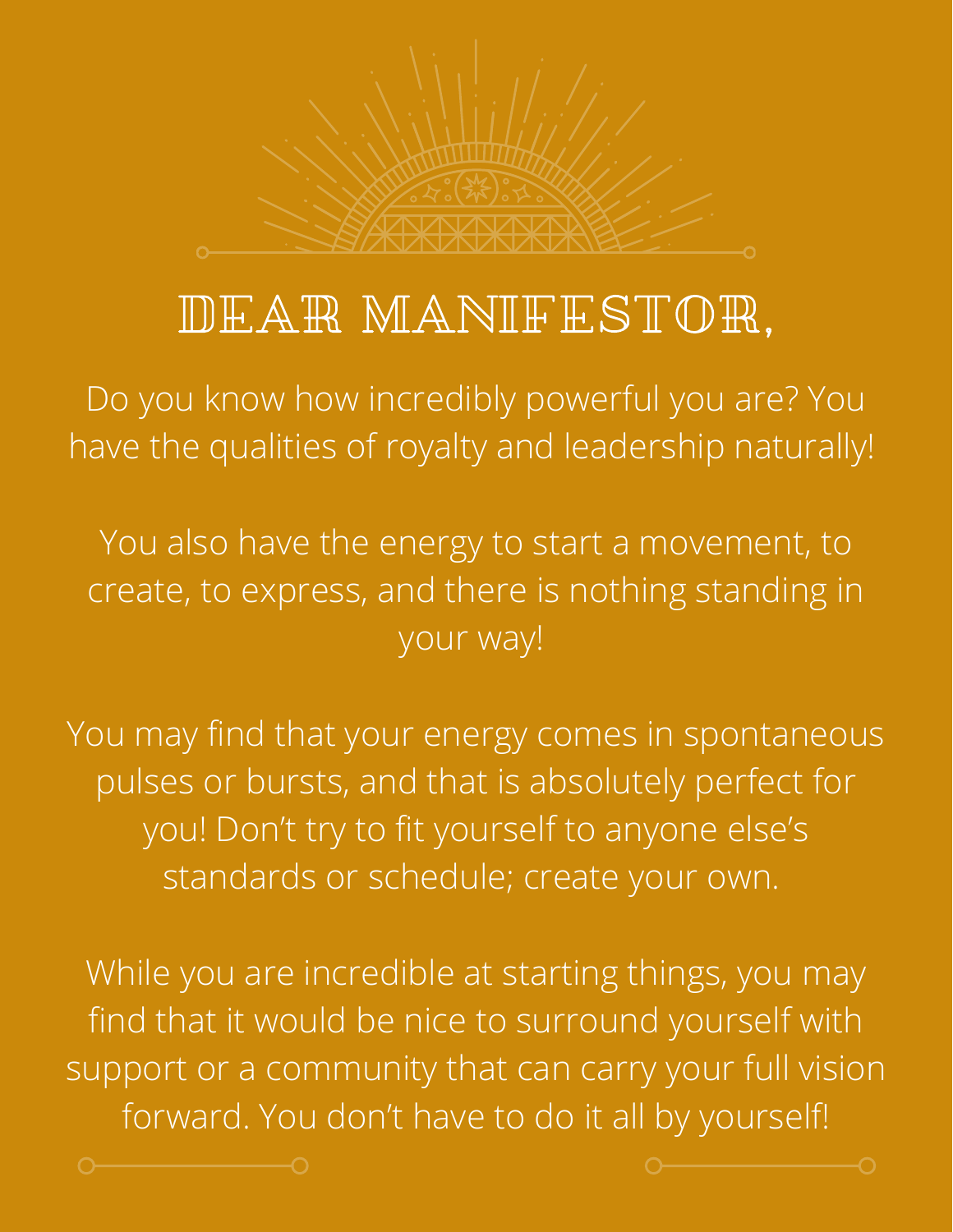

As you can see above, the best way to work with your energy is to wait for that creative burst and then INITIATE, but ALSO INFORM.

What I mean by "informing" is to let anyone in your sphere of influence simply know what you are up to. This may look like asking your spouse, partner, or roommates for support at home when a creative urge hits. It may look like sharing what you are up to with your online community so that the helpers can step in and say "I want in! How can I help you carry your message forward?".

Support is out there for you, it just needs to know what you are up to!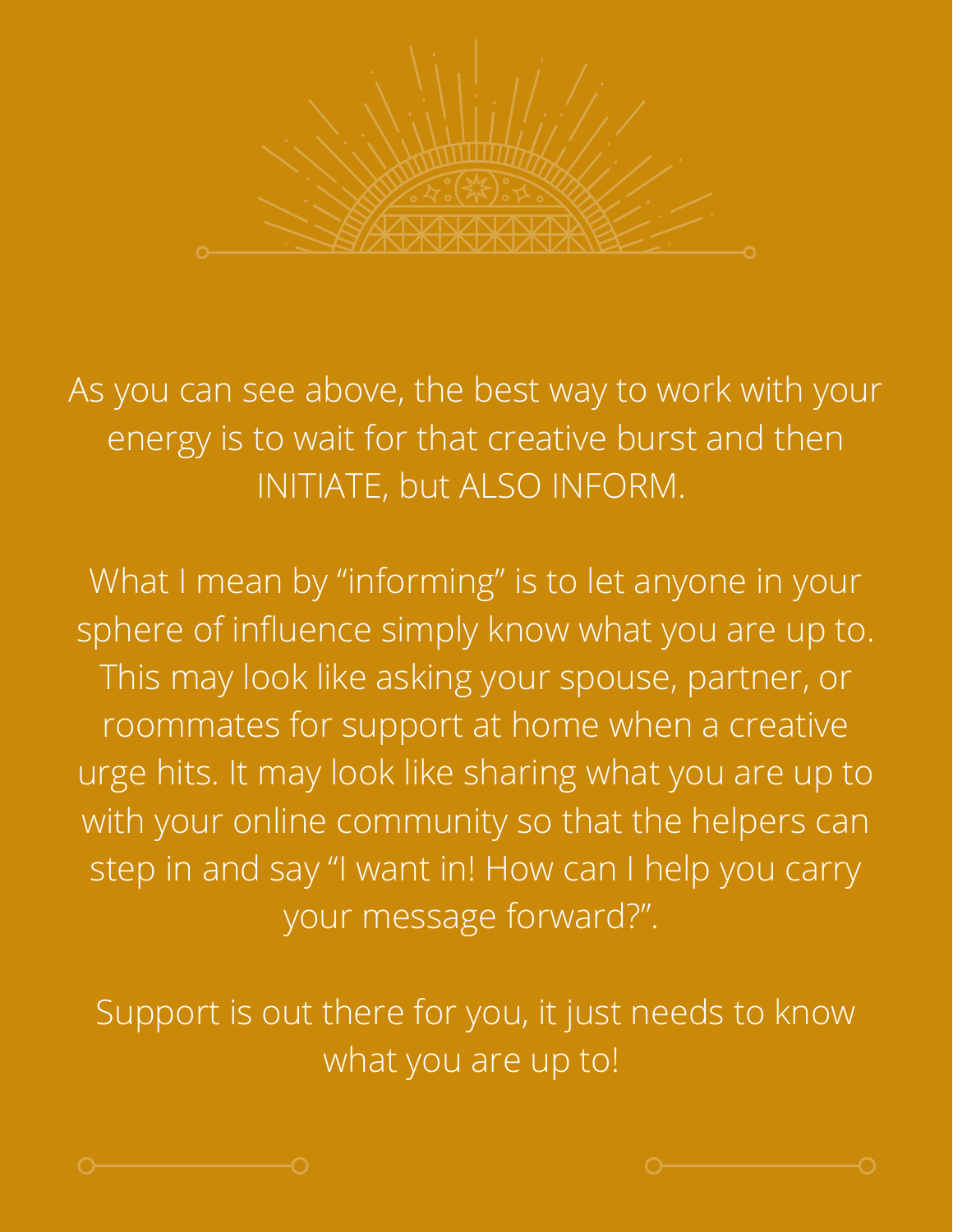

On this note, please know that your energy is "selective" meaning, not everyone will want aboard your train; that is also more than ok, because the right people for you WILL find you!

Just make sure you aren't micromanaging or trying to please everyone; this is a quick recipe for anger and burnout for you!

When you are working in alignment with your energy, you will notice a pervasive PEACE flowing through you; hold close the people, places, habits, and activities that connect you to your inner well of peace, as more aligned opportunities will surely follow.